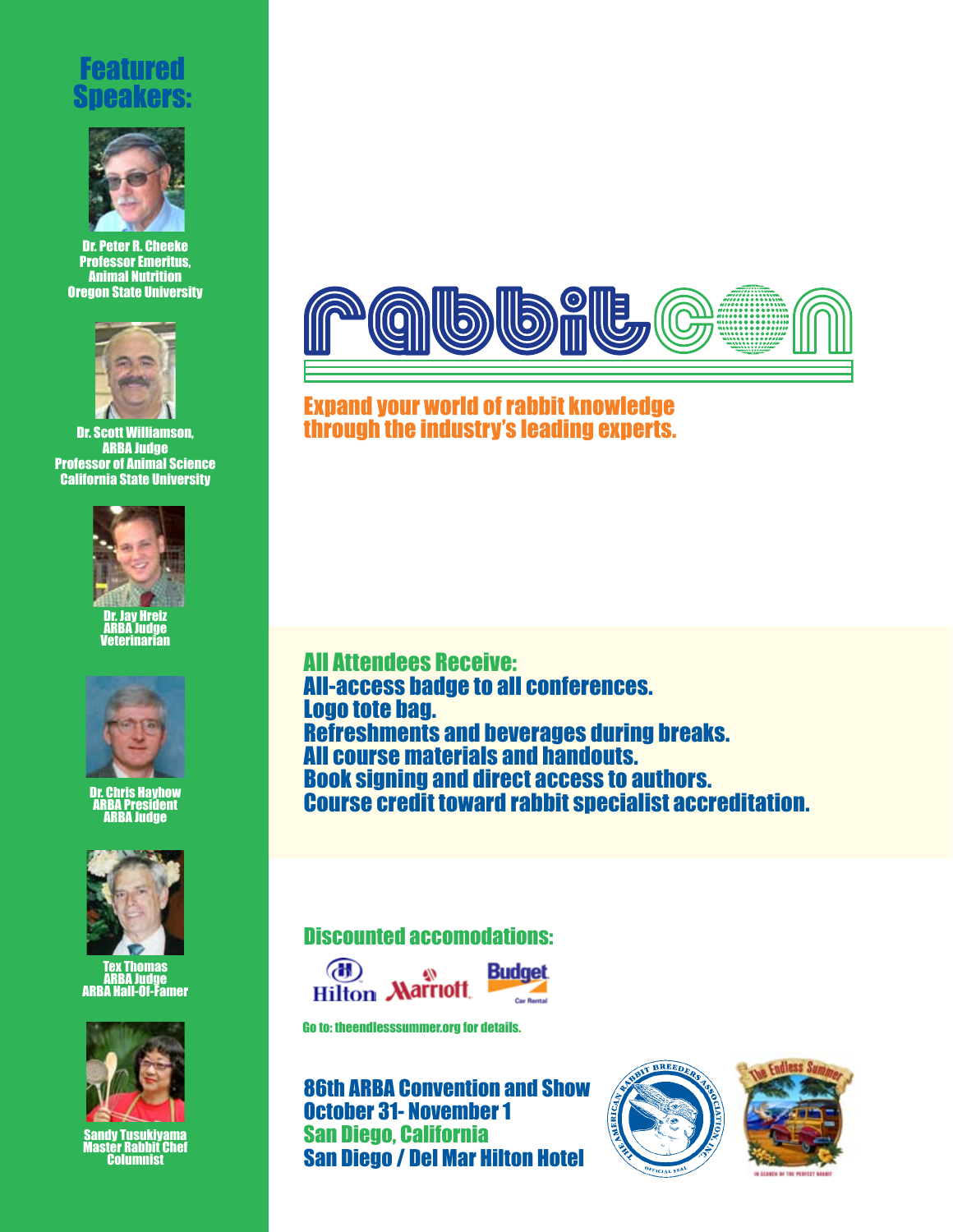

# Class Schedule

### Room A Saturday October 31, 2009 **Broom B** Room B

#### Create Effective Ads to Market Your Rabbitry by Sandra Wight (CA) 9:00 a.m.

Learn the basics of designing an effective rabbitry ad from Sandra Wight and Randy Hall. Topics include: beginning ad layout, design, font selection, photo editing software, tricks for cutting realistic paths on rabbits and cavies, photography, ap- propriate print resolution, background selection, design flaws to avoid. At the close of this course you will have the tools you need to help you create a successful ad that will generate results.

### How To Turn Rabbit Wool Into A Cottage Industry by Dr. Betty Chu (CA) 10:00 a.m.

Betty will show how to make wool and fiber rabbits an athome, cottage industry. Grading, packaging, and handling of raw Angora wool will be stressed, as well as pricing of finished products such as yarns, scarves, sweaters, and scrunchies. Other topics discussed will include American Fuzzy Lops and Jersey Woolies, and how to give demos at fairs and art festivals.

### Secrets of A Master Rabbit Chef: Cooking Rabbit Island Style by Sandi Tsukiyama (HI) 11:00 a.m.

Sandy promises to pull her surfboard beachside in Del Mar for two healthy rabbit teriyaki cooking demonstrations. A dash of Japanese-in honor of her ancestors, with a bam of beach for our San Diego guests! Healthy basics in cooking rabbit and plenty of hands-on learning (and taste-testing) are also in store. Her demonstration will change your thinking about cooking.

### 12:00 p.m. Lunch Recess

### Applications of Yucca and Quillaja as Feed Additives for Rabbits by Dr. Peter Cheeke (OR) 1:00 p.m.

The applications of yucca and quillaja products in rabbit feed- ing will be discussed. Yucca schidigera is harvested and pro- cessed in northern Mexico (Baja California); Quillaja saponaria is native to Chile. Whole plant yucca and quillaja powders contain a number of active constituents, including saponins, oligosaccharides and polyphenols. Some of the effects of yucca when used as a feed additive include lowered environmental ammonia, improved respiratory tract health, suppression of

protozoa (e.g. coccidia), growth promotion, and improved feed conversion efficiency. Yucca contains polyphenolic compounds (resveratrol, yuccaols) which have anti-inflammatory activity, and improve gut health. Quillaja is a new feed additive for rabbits. It stimulates the immune system, with favorable effects on respiratory and digestive health. Quillaja saponins stimulate production of a healthy intestinal mucosa. A new feed supplement containing a unique blend of yucca and quillaja will be introduced to the rabbit industry at the San Diego Convention. 2:00 p.m.

### Eeny Meeny Miny Mo, Do I Save the Buck or the Doe? 3:00 p.m. A Rabbit Culling Primer by Chris Zemny (CA)

Chris will focus deeply on the basics of successful culling and evaluating rabbits. Whether you raise Flemish Giants, Netherland Dwarfs, or any breed in the middle, you will learn the concrete fundamentals of selecting progeny that will help to escalate your breeding program. She will discuss recognizing positive and negative dominant traits for breeding, checking for disqualifications, as well as establishing selection goals.

### Advanced Rabbit Culling by Chris Zemny (CA) 4:00 p.m.

Advanced culling is an acquired skill. Culling is critical to a rabbitry that wants to compete successfully at rabbit shows. Without effective culling the chances of success on the show table are mediocre. Here she will discuss the importance of the *Standard of Perfection* and its application in your barn as well as learning the optimal developmental stages for culling. A question and answer session will allow participation.

### **Saturday October 31, 2009**

### Mythbusting the Electric Tattoo - Get Perfect Results Every Time by Jennifer Whaley (CA) 9:00 a.m.

Say goodbye to illegible, light, hard-to-do, and boring tattoos! Learn about the best equipment and supplies, techniques on how to make legible, lasting, easy-to-do, and even fancy tattoos, administer after-tattoo care, touch up old tattoos, and equipment maintenance. You will want to sell your old pliers-type set as scrap metal after attending Jennifer's class.

### Making Better Rabbits Through Environmental Management by Dr. Scott Williamson (CA) 10:00 a.m.

Many of the problems or successes that a show rabbitry experiences are linked to the quality of its environmental management of the herd. Environmental factors can directly affect the stress conditions that contribute to body condition and even disease. Based on a course that he built at California State<br>University, Fresno, *Environmental Management of the Farm Animal*, Dr. Williamson will delve deeply into the pivotal management skills all rabbit breeders must know to be successful show breeders. All aspects of the rabbit's physical environment will be covered with an emphasis on establishing best management practices. Topics and discussions will include feeding strategies, conditioning, rabbitry construction, cage size and rabbitry density, natural and artificial ventilation, waste management, sanitation, traveling considerations, foodstuff storage and spoilage, temperature, air quality, water quality, as well as reproduction variables. Bring your questions and problems for open class discussion.

#### Lunch Recess 12:00 p.m.

11:00 a.m.

### 10 Tips For Creating Professional-Looking Club Newsletters by Sandra Wight (CA) 1:00 p.m.

From the smallest four-page newsletter to guide books, Sandra Wight and Randy Hall will help you be more effective when producing your publications. Topics include: working backwards, setting deadlines, article selection, publishing software, effective communication, template creation, and more. This course will help you work more effectively, save your sanity, and create a fantastic end product.

#### Showing Rabbits Around The World by Derek Medlock (UK) 2:00 p.m.

Derek Medlock, noted rabbit judge from the United Kingdom, will be comparing and contrasting the shows and judging methods he has experienced not only in Britain, but also those from shows he has had the opportunity to attend in countries such as Belgium, Holland, Australia, and the tiny nation isle of Malta (off the coast of Italy). He was one of the first importers of Lionhead rabbits in the UK. Come take a tour with Derek!

### Nutritional Management of Rabbits & Principles of Rabbit Nutrition by Dr. Peter Cheeke (OR) 3:00 p.m.

We will cover the nature of the rabbit digestive tract, considering both the positive aspects and the negative consequences such as the high susceptibility of rabbits to enteritis and other digestive tract disorders. Plus, diet-related disorders such as feed refusal and spillage, enteric diseases caused by carbohydrate-overload of the hindgut, fur chewing, hypercalcemia, and nutrient deficiencies and toxicities.

### Principals of Rabbitry Design: Building The Ultimate Rabbitry by Kevin Whaley (CA) 4:00 p.m.

The discussion will cover site planning, building design and layout, cage systems, corrosion resistance, manure removal, feeding options, watering systems, lighting, ventilation and climate control, plus grooming area, feed storage and other ancillary improvements. If you have an existing barn or plan on building one, no matter how large or small, be sure to attend. Avoid the 3 most common mistakes. Plans will be provided.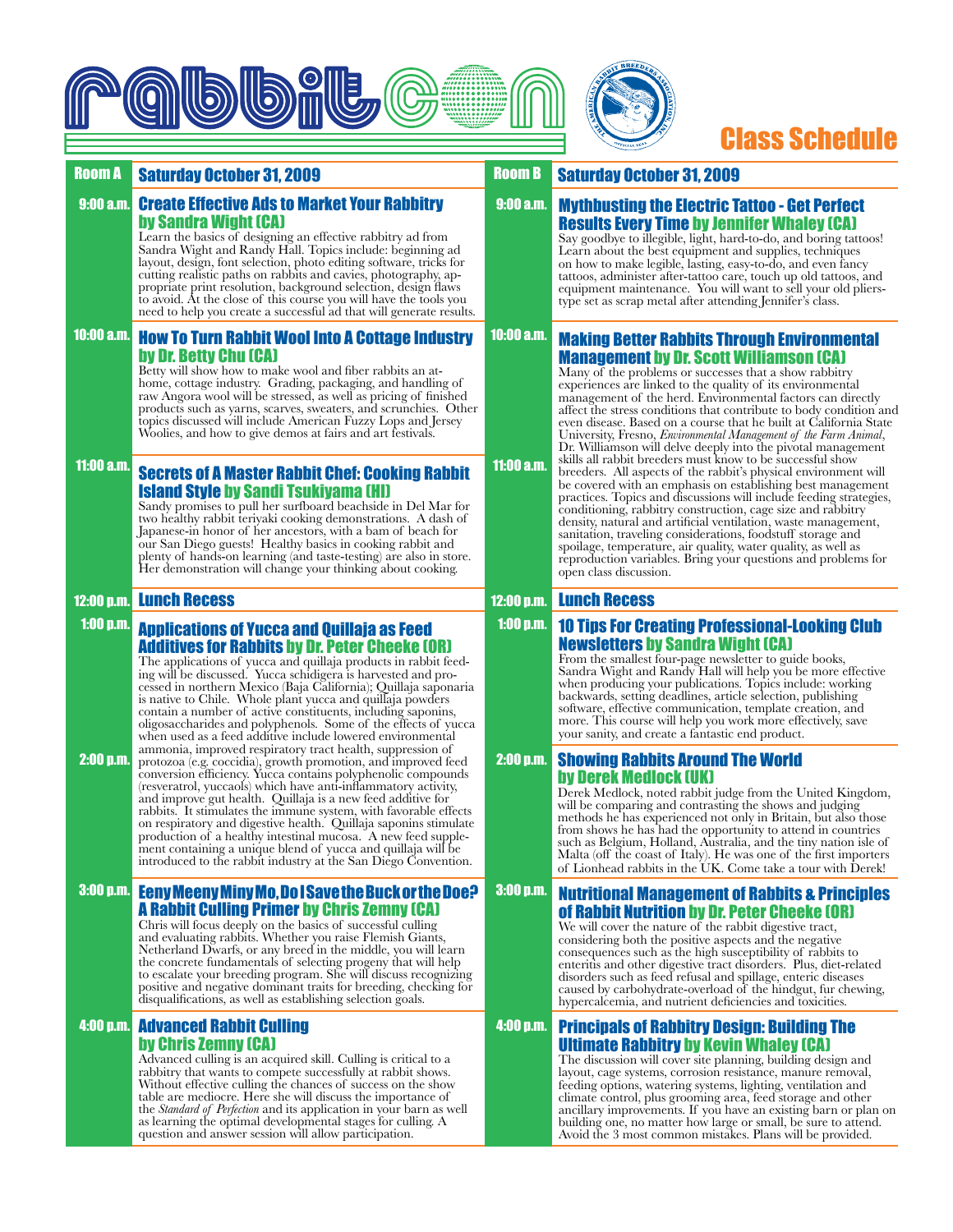



## Class Schedule

#### Making Better Rabbits Through Environmental Management by Dr. Scott Williamson (CA) Many of the problems or successes that a show rabbitry experiences are linked to the quality of its environmental management of the herd. Environmental factors can directly affect the stress conditions that contribute to body condition and even disease. Based on a course that he built at California State University, Fresno; *Environmental Management of the Farm Animal*, Dr. Williamson will delve deeply into the pivotal management skills all rabbit breeders must know to be successful show breeders. All aspects of the rabbit's physical environment will be covered with an emphasis on establishing best management practices. Topics and discussions will include feeding strategies, conditioning, rabbitry construction, cage size and rabbitry density, natural and artificial ventilation, waste management, sanitation, traveling considerations, foodstuff storage and spoilage, temperature, air quality, water quality, as well as reproduction variables. Bring your questions and problems for open class discussion. Room A Sunday, November 1, 2009 **Broom B** Room B Secrets of A Master Rabbit Chef: Cooking Rabbit Island Style by Sandi Tsukiyama (HI) Sandy promises to pull her surfboard beachside in Del Mar for two healthy rabbit teriyaki cooking demonstrations. A dash of Japanese-in honor of her ancestors, with a bam of beach for our San Diego guests! Healthy basics in cooking rabbit and plenty of hands-on learning (and taste-testing) are also in store. Her demonstration will change your thinking about cooking. Mastering the Art of Body Type Evaluation by Mike Avesing (IA) Mike Avesing has a passion for superior rabbits, first and foremost. There are few people that understand type the way Mike Avesing can. He will teach the way to inspect the curvelinear and spatial qualities that make body type. Get your feet wet, jump in, and learn from the eyes and hands of one of the ARBA's most respected men. **Lunch Recess Lunch Recess** Lunch Recess **Lunch Recess** Rabbit Fever: Making The Documentary Film by Amy Do (CA) Amy will discuss the making of her ground-breaking film about the rabbit hobby, which has taken nearly three years to complete. She will talk about the future for the film including upcoming film festivals. She will share clips and insight into some of the interesting moments along the way. Don't miss this behind-the-scenes peek! The Zen Experience: Understanding the ARBA Standard of Perfection by Tex Thomas (MO) With an eye for quality animals and an understanding of the *ARBA Standard of Perfection* like on one else in the ARBA, Tex Thomas will give a presentation that looks under the hood and helps you understand and apply the text of this invaluable document like never before. With an undying commitment to quality, he brought to the ARBA a no-nonsense approach on the wording, consistency, and design of the Standard. An analysis of specific breed wording and interpretations will be made. Case examples will demonstrate what the meaning conveyed by the Standard is and what it is not. Tex will bunk common myths and misconceptions. Whether you are a judge, aspiring judge, or simply an aspiring rabbit breeder, this rare chance to see the Standard through the eyes of Tex is truly an opportunity not to miss. Bring your questions and get answers from a top expert and gain a better perspective of the book we all turn to in order to produce the best animals for the show tables. How To Turn Rabbit Wool Into A Cottage Industry by Dr. Betty Chu (CA) Betty will show how to make wool and fiber rabbits an athome, cottage industry. Grading, packaging, and handling of raw Angora wool will be stressed, as well as pricing of finished products such as yarns, scarves, sweaters, and scrunchies. Other topics discussed will include American Fuzzy Lops and Jersey Woolies, and how to give demos at fairs and art festivals. Nutritional Management of Rabbits & Principles **of Rabbit Nutrition by Dr. Peter Cheeke (OR)**<br>We will cover the nature of the rabbit digestive tract, considering both the positive aspects and the negative consequences such as the high susceptibility of rabbits to enteritis and other digestive tract disorders. Plus, diet-related disorders such as feed refusal and spillage, enteric diseases caused by carbohydrate-overload of the hindgut, fur chewing, hypercalcemia, and nutrient deficiencies and toxicities. Eeny Meeny Miny Mo, Do I Save the Buck or the Doe? 3:00 p.m. A Rabbit Culling Primer by Chris Zemny (CA) Chris will focus deeply on the basics of successful culling and evaluating rabbits. Whether you raise Flemish Giants, Netherland Dwarfs, or any breed in the middle, you will learn the concrete fundamentals of selecting progeny that will help to escalate your breeding program. Chris will discuss recognizing positive and negative dominant traits for breeding, checking for disqualifications, as well as establishing selection goals. Caring for a Ninety-Nine Year Old - The ARBA: The Past, The Present, and The Future by Dr. Chris Hayhow (KS) Dr. Chris Hayhow has brought leadership and professionalism at its best to the ARBA for many years, and will speak on the ARBA that he loves, sharing association history and cherished recollections of his time in our American Rabbit Breeders Association. He will discuss the current challenges and his vision for the future. At-Home Rabbit Healthcare by Dr. Jay Hreiz (NC) Providing quality health care for a rabbit breeder should not be restricted to simply monetary issues. There are many inexpensive, practical solutions for the typical breeder that may not require veterinary intervention. This lecture will focus on practical health care for the average rabbit breeder with emphasis placed on prevention. Indulge in Dr. Hreiz's valuable presentation! Genetics and the Environment: The True Double Helix by Dr. Scott Williamson (CA) Proper herd management is fundamental in breeding show rabbits. However, without a concrete genetic blueprint, an animal only has so much potential. Dr. Williamson will bring elements from his California State University, Fresno teachings to Rabbitcon. He will be discussing basics of genetics, including easy-to-use Punnet Squares and mapping of color genetic matrices. **Sunday, November 1, 2009** 9:00 a.m. 10:00 a.m. 11:00 a.m. 12:00 p.m. 1:00 p.m. 2:00 p.m. 4:00 p.m. 9:00 a.m. 10:00 a.m. 11:00 a.m. 12:00 p.m. 1:00 p.m. 2:00 p.m. 3:00 p.m. 4:00 p.m. Secrets For Success: Inside Tips For Mastering Youth Contests by Jennifer Whaley (CA) Get the inside scoop on how to compete successfully in youth contests. Youth Contest Judge and former competitor Jennifer Whaley shares tips and secrets to give youth competitors, parents, and adult leaders the tools to go beyond the basics to the winning track! This class will cover tips and training for showmanship, royalty contests, judging contests, skill-a-thons, breed ID contests, and even poster competitions.